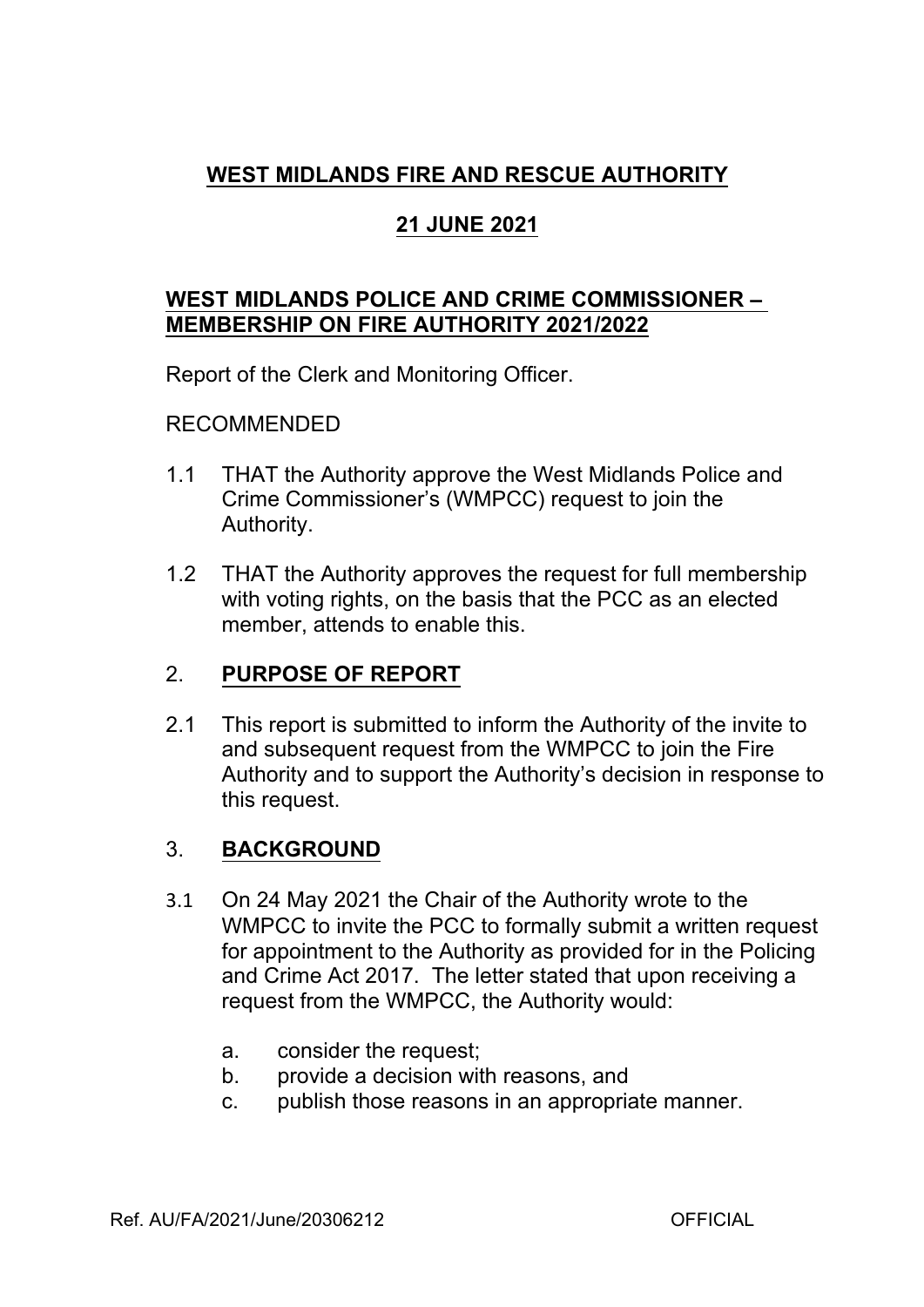- 3.2 On 28 May 2021, the Authority received a formal letter of request from the WMPCC to take up a voting position on the Authority. This letter also invited the WMPCC to take a place on the Authority's Collaboration and Transformation committee.
- 3.3 Both these letters are set out in Appendices 1 and 2.
- 3.4 As a Member of the Authority, the WMPCC will have voting rights only if the WMPCC attends. Any representatives for the WMPCC will not have voting rights as this power can only be exercised by an elected member.
- 3.5 As a co-member of the Authority, the WMPCC will not be remunerated for this role. It is believed the value and benefits for the WMPCC and Authority will be mutual. Benefits would include:
	- continued and enhanced collaboration between Police, Fire and Rescue Services;
	- supporting progressive reform;
	- This will also ensure the Authority is reflective of the Authority's partnerships and enhance scrutiny audit and performance measurement to improve outcomes/effectiveness.
- 3.6 It is recommended that the Authority accept the WMPCC's request and provides a position of full membership with voting rights on the basis the WMPCC takes up this position. This is in the interests of greater collaboration, public safety and enhanced delivery of wider shared priorities to the communities of the West Midlands.

# 4. **EQUALITY IMPACT ASSESSMENT**

4.1 In preparing this report, an initial Equality Impact Assessment is not required and has not been carried out.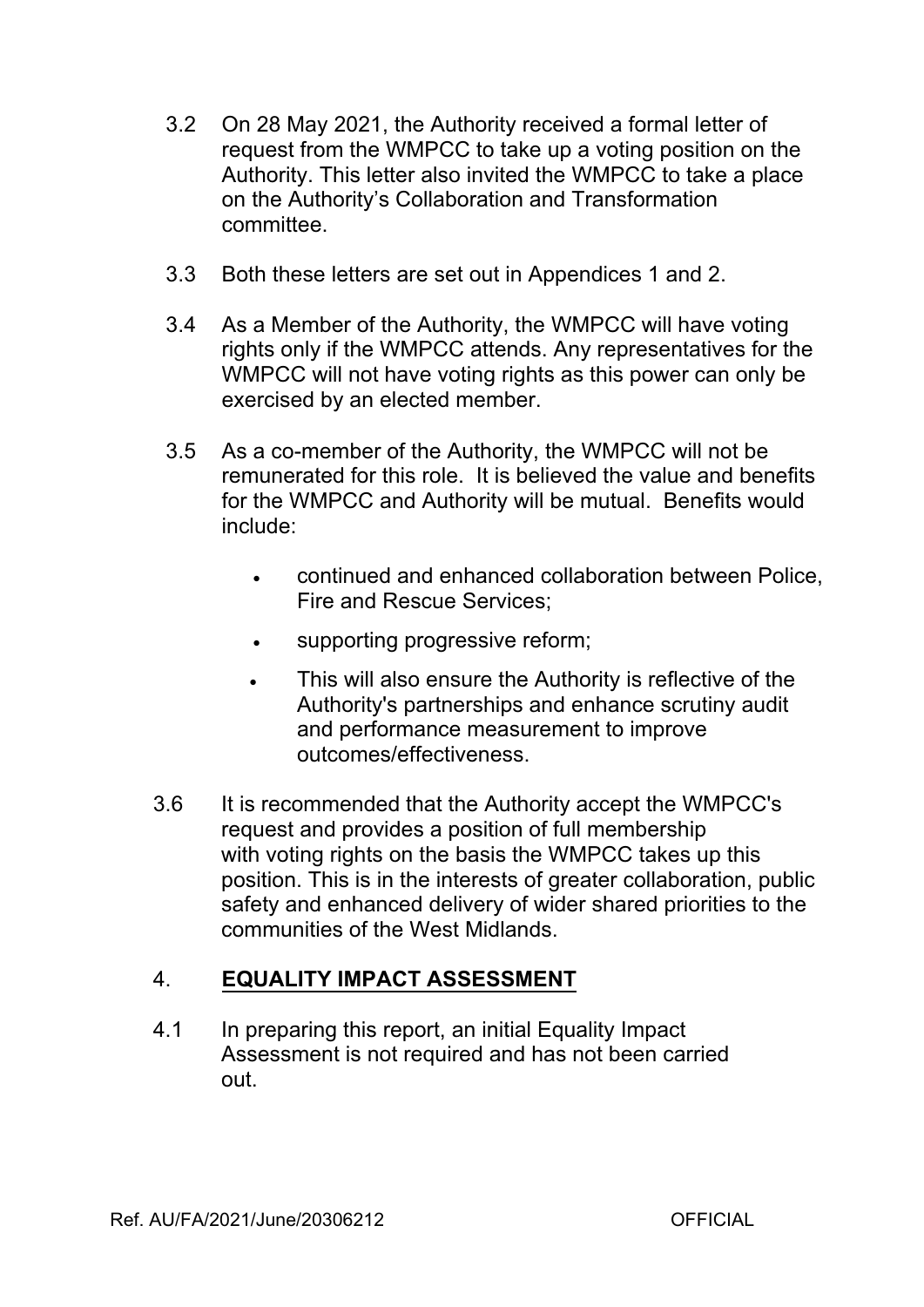## 5. **LEGAL IMPLICATIONS**

- 5.1 The following legislation enables the changes raised in this report:
	- The Localism Act 2000.
	- Local Government Act 1985, Section 29 and Schedule 10 (Part 6).
	- Local Government and Housing Act 1989, Sections 15 to 17 and Schedule
	- Local Government (Committees and Political Groups) Regulations 1990 [SI 1990 No. 1553].
	- Policing and Crime Act 2017.

## 6. **FINANCIAL IMPLICATIONS**

6.1 There are no financial implications.

## **BACKGROUND PAPERS**

Fire Authority Meeting November 2017

The contact name for this report is Karen Gowreesunker, telephone number 0121 380 6678

Karen Gowreesunker Satinder Sahota CLERK to the Authority **Monitoring Officer**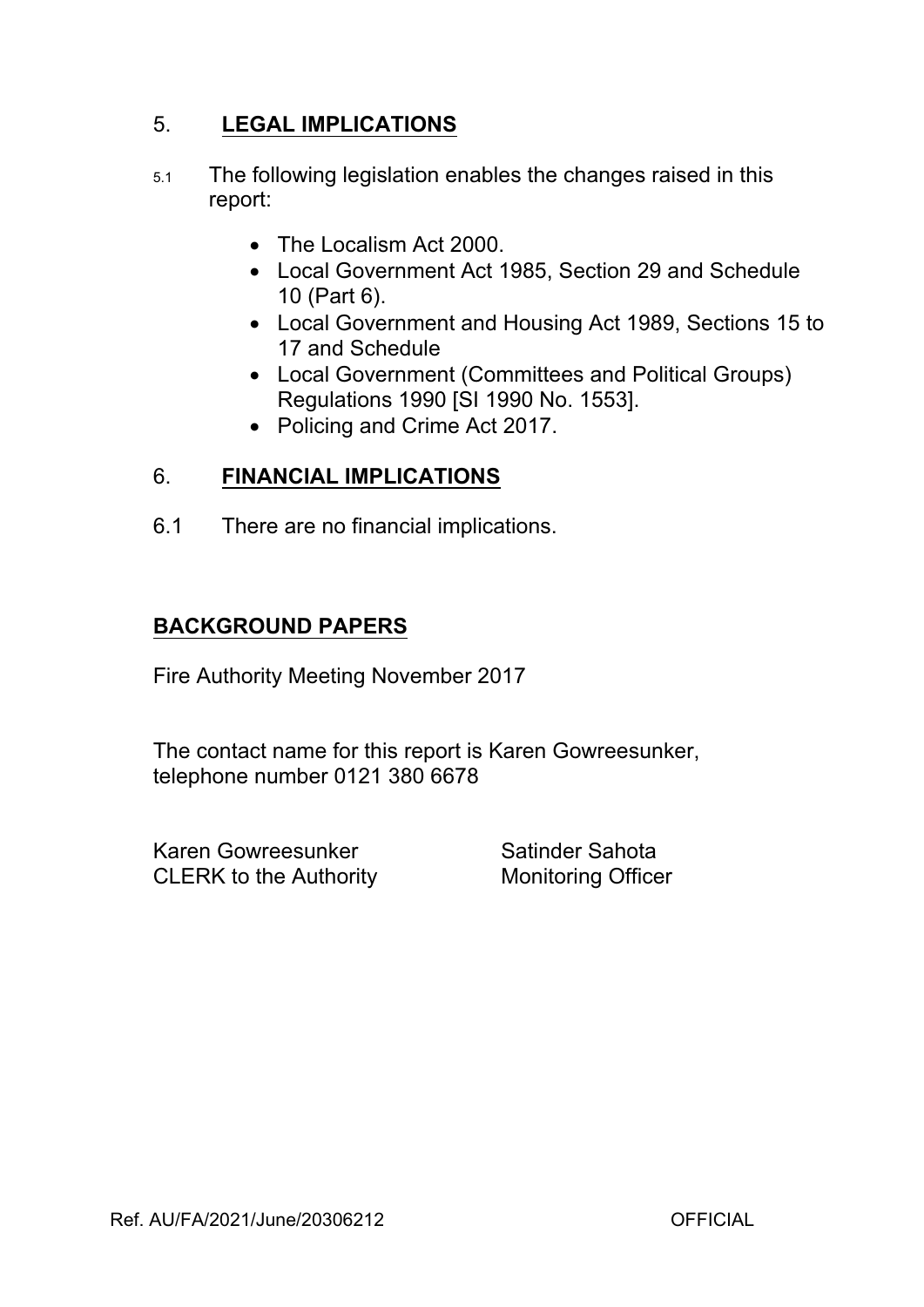#### **APPENDIX 1**

# WEST MIDLANDS FIRE SERVICE

Making the West Midlands Safer, Stronger and Healthier

#### wmfs.net @WestMidsFire

Fire Service Headquarters, 99 Vauxhall Road, Birmingham B7 4HW

Mr Simon Foster, **Date:** 21 May 2021 West Midlands Police and Crime Commissioner, **Your Ref:** Lloyd House, **Our Ref:** FRA210521/GB/KG Colmore Circus Queensway, **Tel No:** 07552 211600 Birmingham B4 6NQ **Please ask for:** Greg Brackenridge

Dear Simon,

#### **Appointment on the West Midlands Fire and Rescue Authority**

I am writing on behalf of West Midlands Fire and Rescue Authority (the Authority) in relation to our discussions with regard to you joining the Authority in your role as Police and Crime Commissioner, in line with the representation model as outlined within the Policing and Crime Act 2017.

In keeping with the Authority's commitment to collaboration and engagement, and in line with the Policing and Crime Act 2017, I invite you to formally submit your written request for appointment to the Authority.

Further to the above, upon receipt of your request to join the Authority, I would like to extend the offer of your appointment to include a position on the Authority's Collaboration and Transformation Committee.

It should be noted that upon your appointment to the Authority, a full member voting position would only be provided if you, as an elected member, attend in the position of Police and Crime Commissioner.

It would be permissible for a representative to deputise on your behalf and this has existed since February 2017 providing valuable participation and scrutiny of Authority business. In the event of a representative deputising on your behalf it would be imperative to ensure that such a deputy was nominated and that the named representative was kept ensuring consistency would be maintained at all times. Additionally, as a non-elected member, any such representative would not be afforded voting rights. As a result, please ensure that the request includes the confirmation of

Ref. AU/FA/2021/June/20306212 OFFICIAL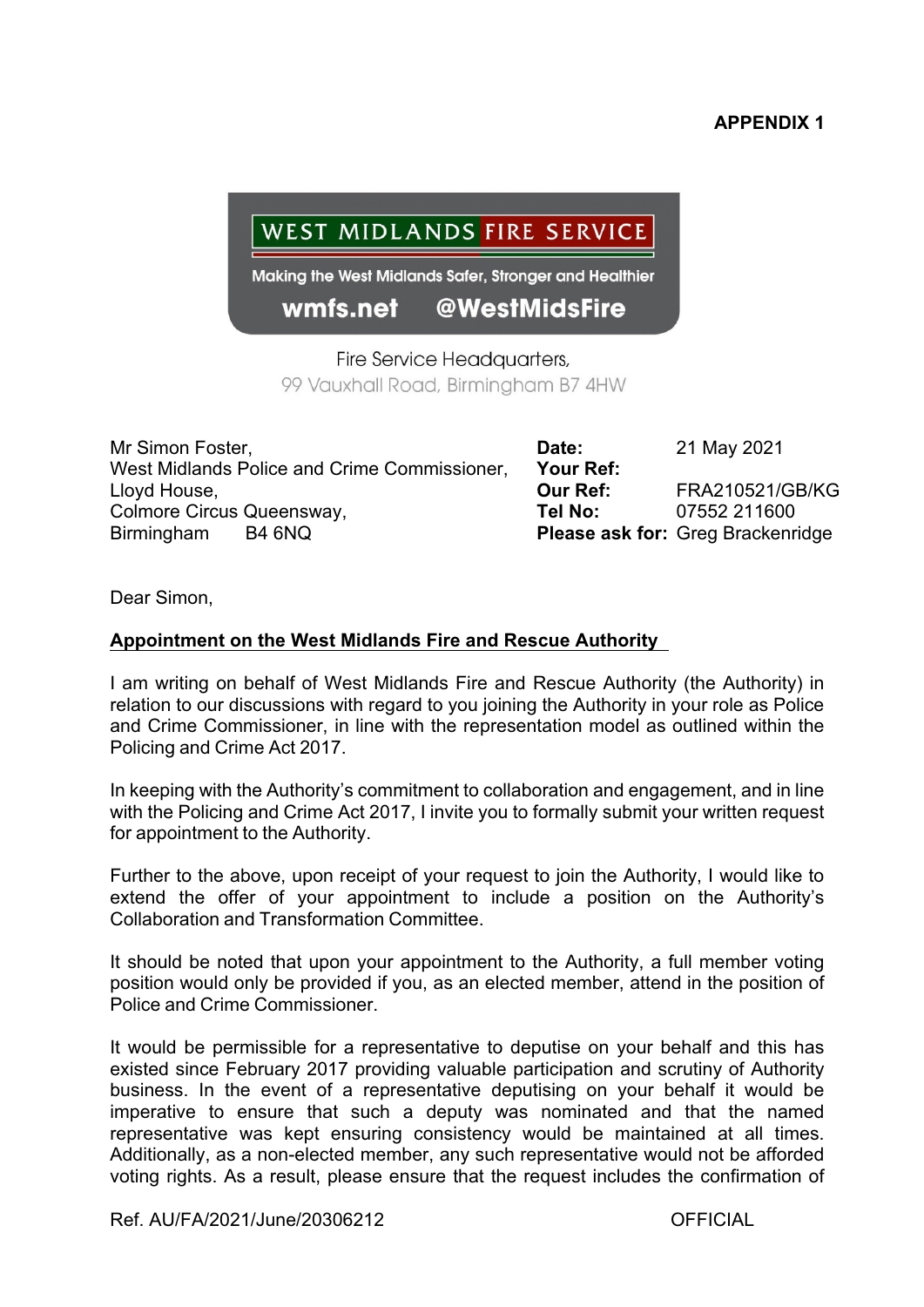your representative if one is to be nominated.

If as Police and Crime Commissioner you attend Authority yourself, you will be able to engage in Authority business. Upon receipt of your request the Authority will:

- a) consider the request,
- b) provide a decision with reasons, and
- c) publish those reasons in an appropriate manner.

It is possible that if your request is received prior to the end of May 2021 this appointment could commence on the Authority's AGM on 21 June 2021.

Please direct your response to: The Clerk, West Midlands Fire and Rescue Authority, c/o Karen Gowreesunker: [Karen.Gowreesunker@wmfs.net](mailto:Karen.Gowreesunker@wmfs.net)

Please do not hesitate to contact me if you have any questions.

Thank you for your support in *Making West Midlands Safer, Stronger and Healthier*.

Yours sincerely,

Councillor Greg Brackenridge, Chair **West Midlands Fire and Rescue Authority**

Copies to: Phil Loach, WMFS Greg Brackenridge, WMFS Karen Gowreesunker, WMFS Lord Greenhalgh, Home Office Stuart Harwood, Home Office